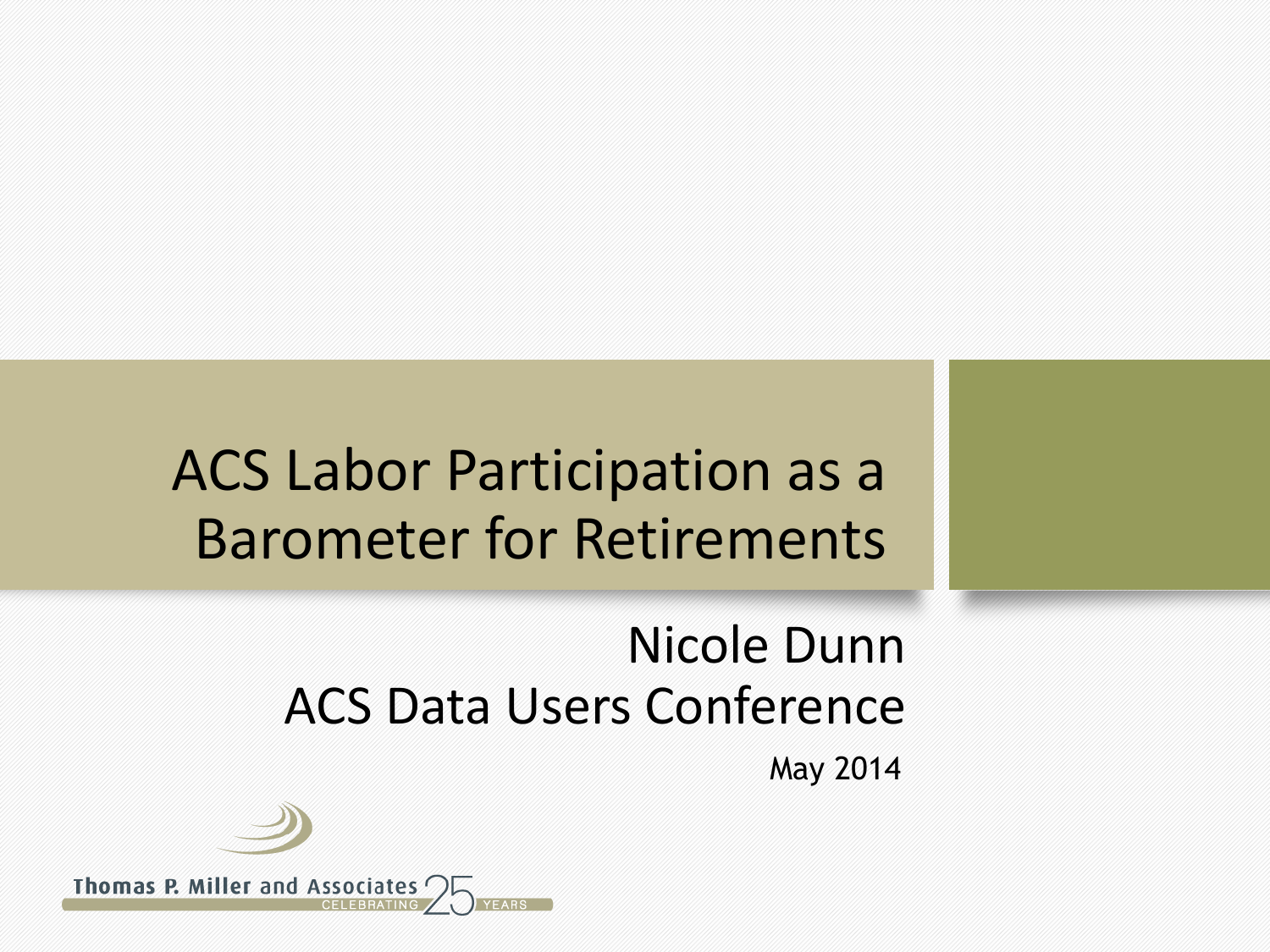About Thomas P. Miller and Associates

- Founded in 1989, Indianapolis, IN
- Believe talent development drives economic growth

2

- Full-service economic and workforce development consulting firm
- Focus on moving plans to implementation and driving recommendations with data
- Work spans planning, policy analysis, evaluation, and *workforce and economic assessments*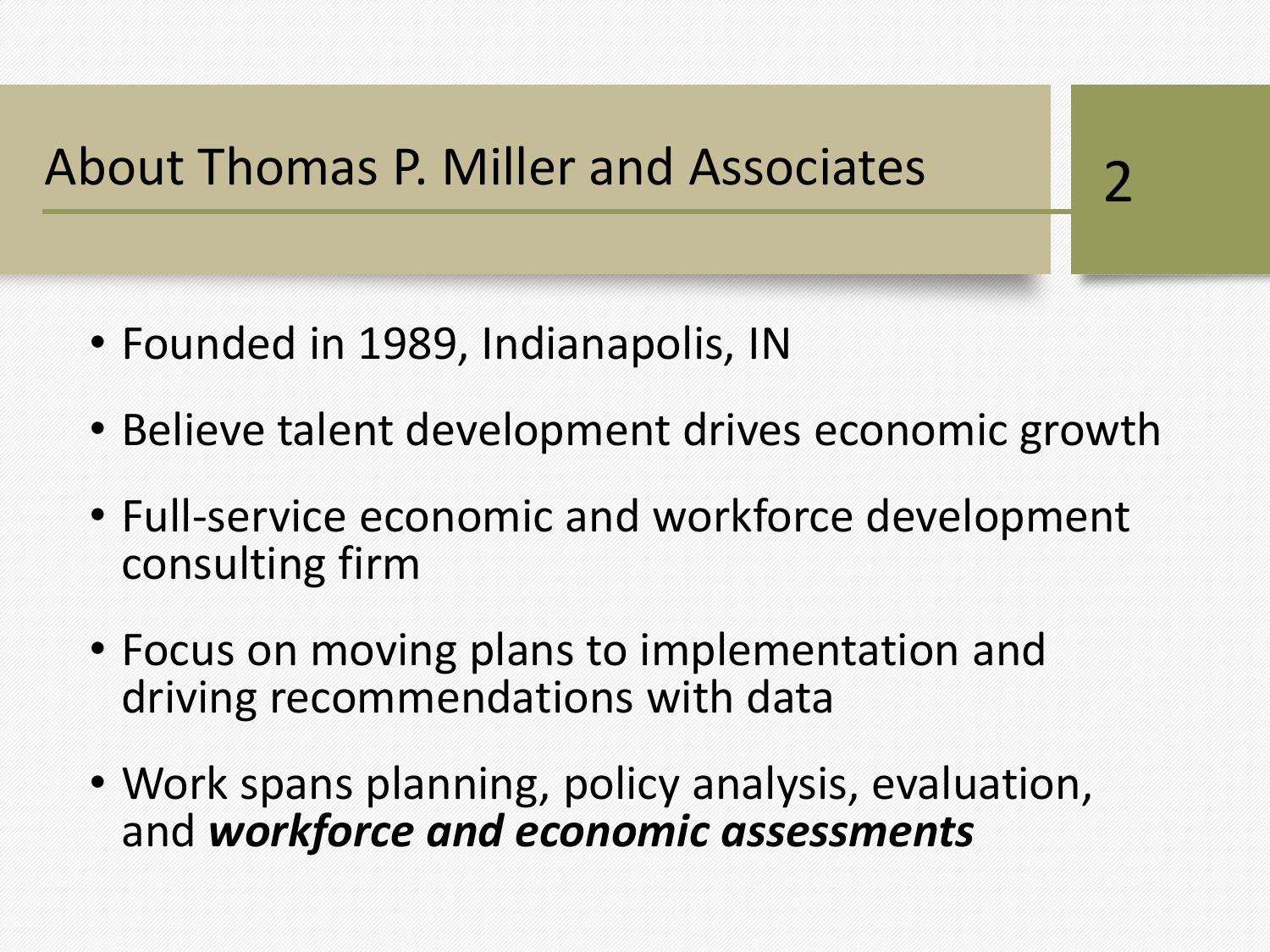#### Labor Force Participation

- Percent of workforce that is:
	- **Employed**
	- Unemployed by federal U-3 definition
- Indicator of economic health
- Important because unemployment may be down



• Sometimes because people are dropping out of labor force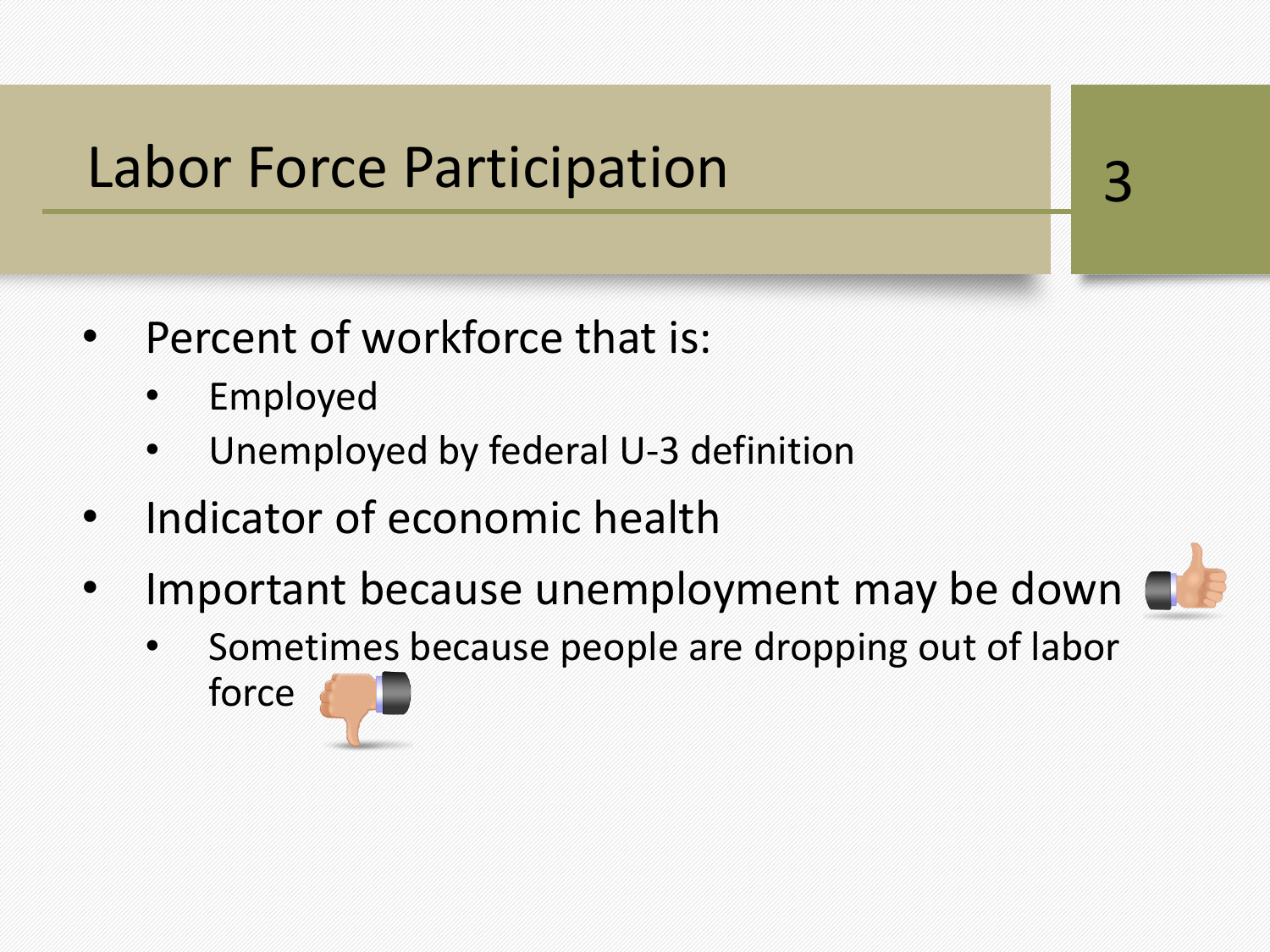### Challenges and the contract of the contract of the contract of the contract of the contract of the contract of the contract of the contract of the contract of the contract of the contract of the contract of the contract of

- More recent national data from BLS, but clients are often state- or county-level groups
- For a true workforce picture, getting a handle on retirements is important, but:
	- Employers often do not know macro situation
	- Employers sometimes do not know their own situation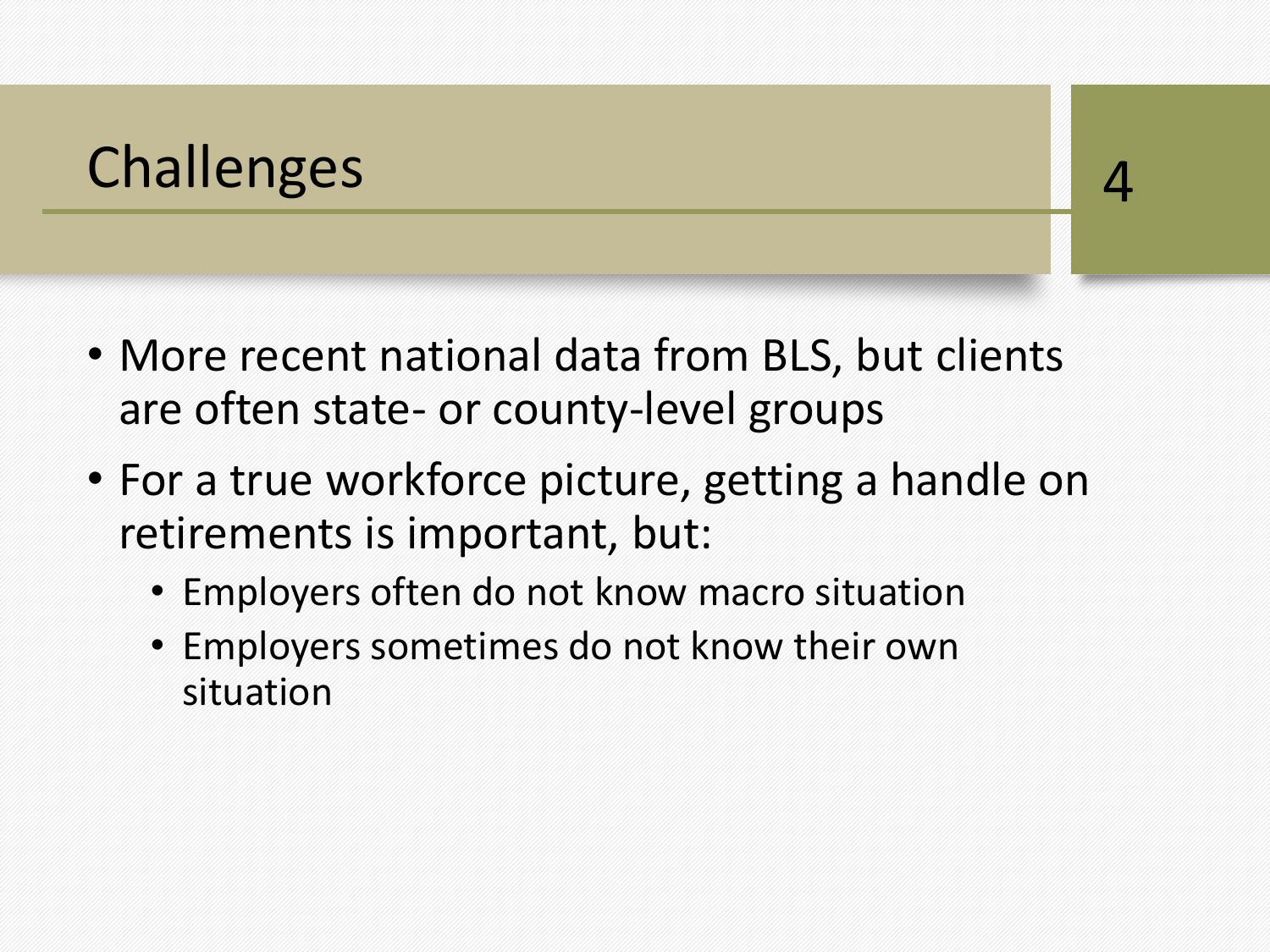## Case Study: Aiken Manufacturing 5

- 2012
- Tasked with understanding manufacturing labor availability; determining and defining scope of skills gap
- Aiken-Edgefield Counties, between Columbia, SC and Augusta, GA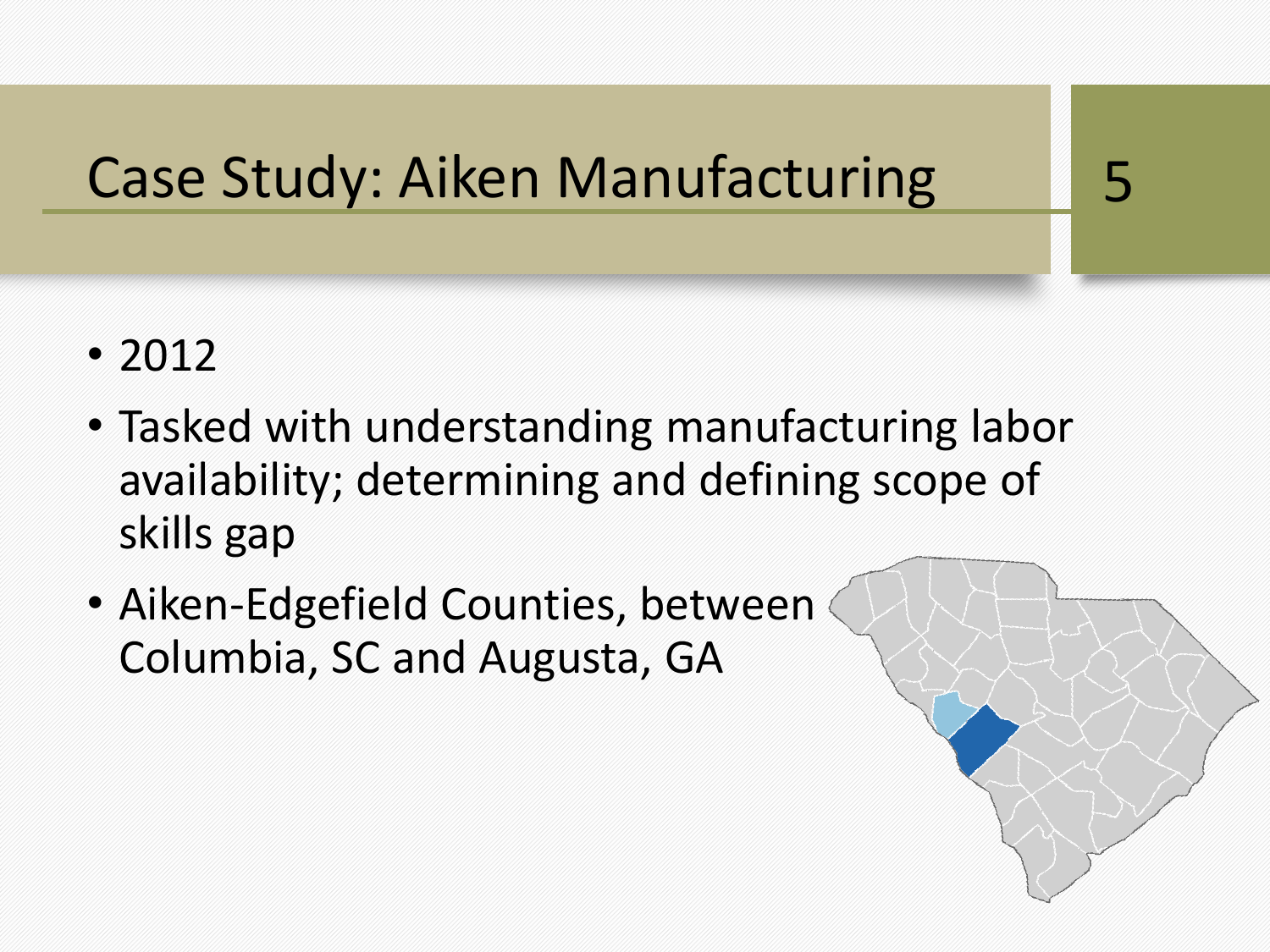#### Our Problem 6

- Usual data was unclear
	- Identified areas to shore up skills, employer practices
	- Interviews reveal hiring is likely higher than EMSI projections suggest **BUT…**
	- No single employer feels irregular strain yet
	- No real urgency to act

#### **Client not satisfied**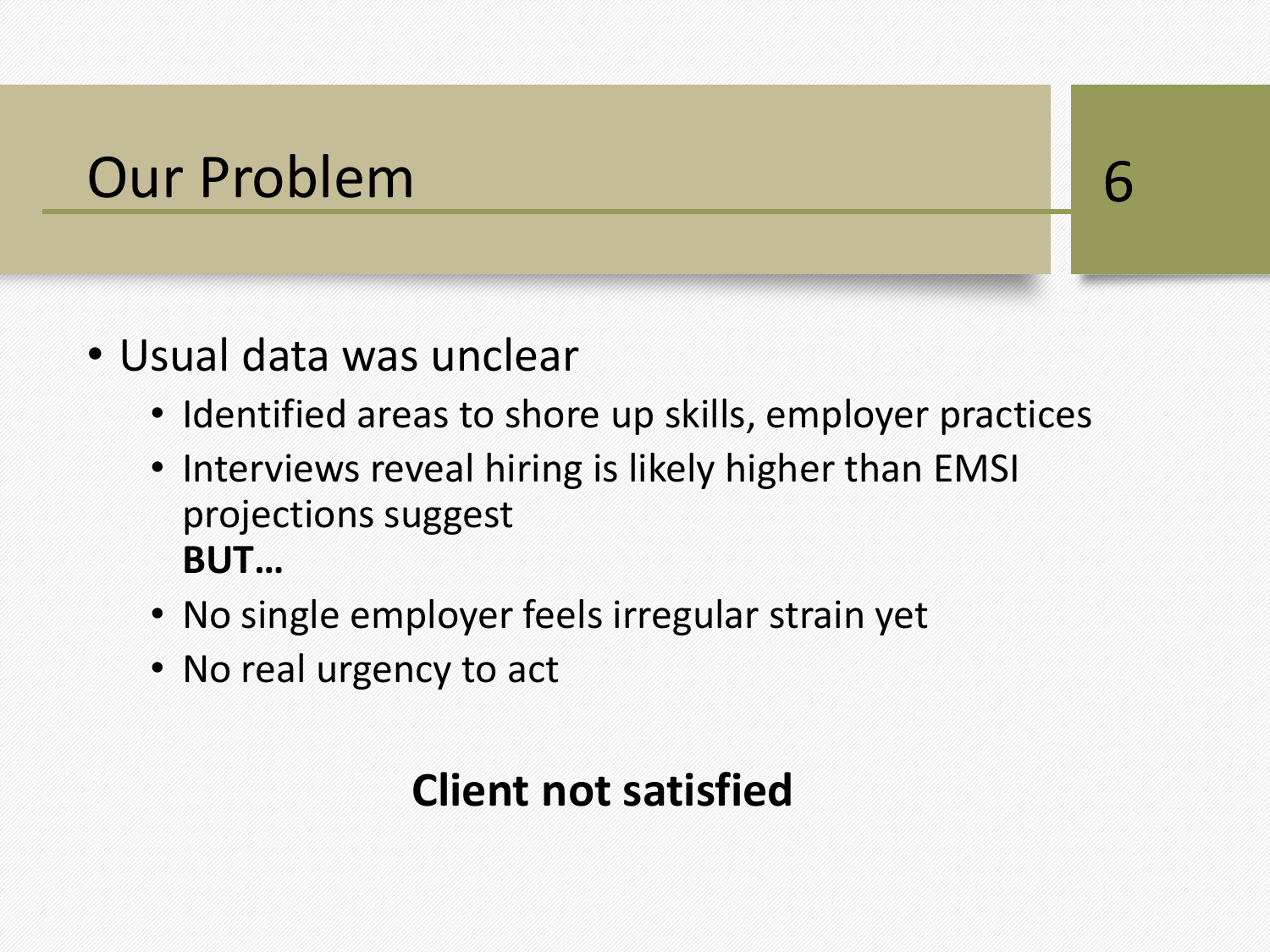### Digging Deeper 7

#### **We know 1 in 5 manufacturing workers is 55+**

• *What will an aging workforce mean for employers and for the region's workforce gaps?*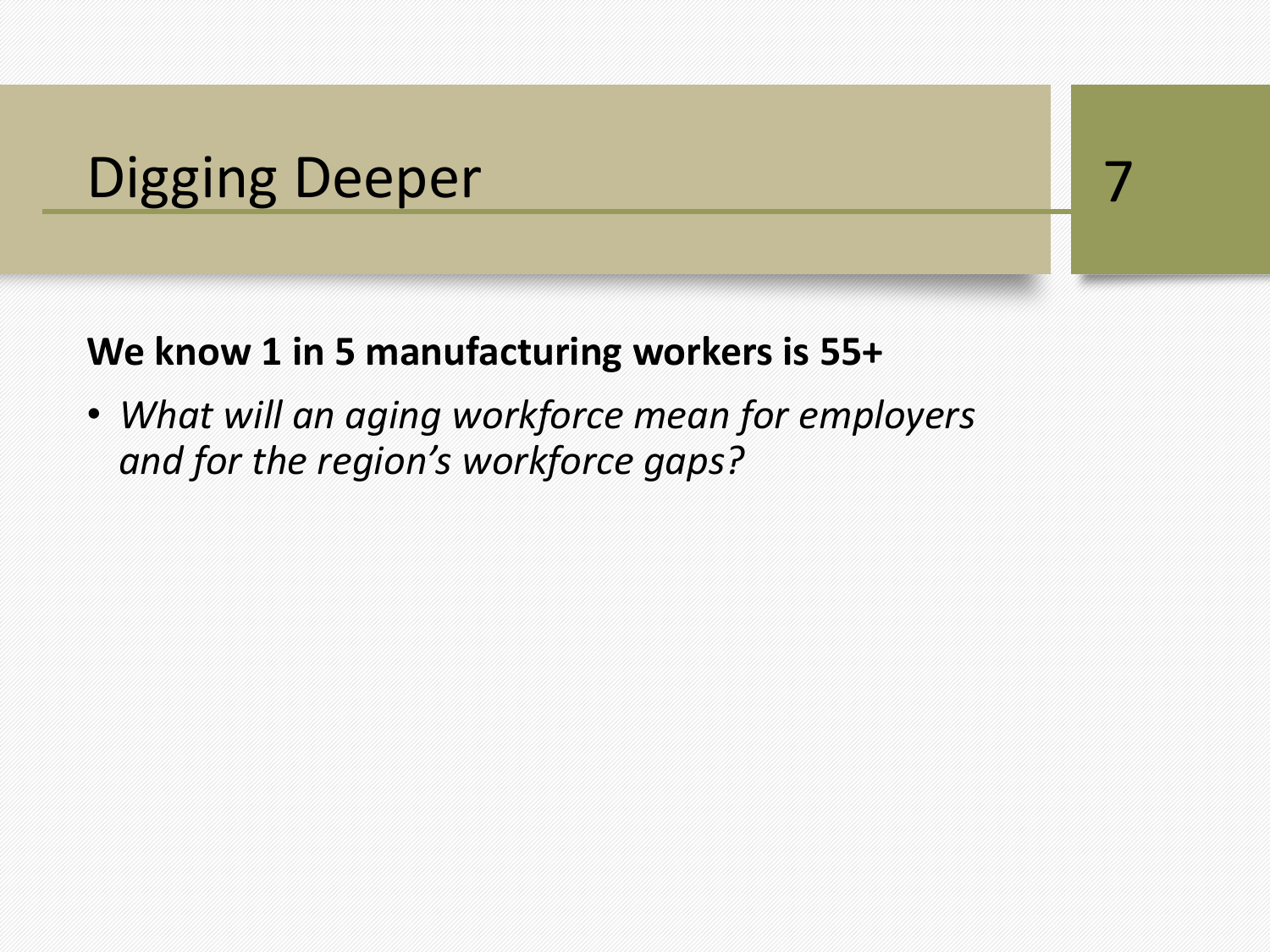#### Approach 8

- ACS 5-year labor participation data for 7 cohorts
	- Workers Phasing In:
		- 15 to 19, 20 to 24
	- Workers Phasing Out:
		- 55 to 59, 60 to 64, 65 to 69, 70 to 74, 75+
- EMSI Analyst population projections through 2017
	- U.S. Census Bureau (population)
	- U.S. Department of Health and Human Services (birth and mortality rates)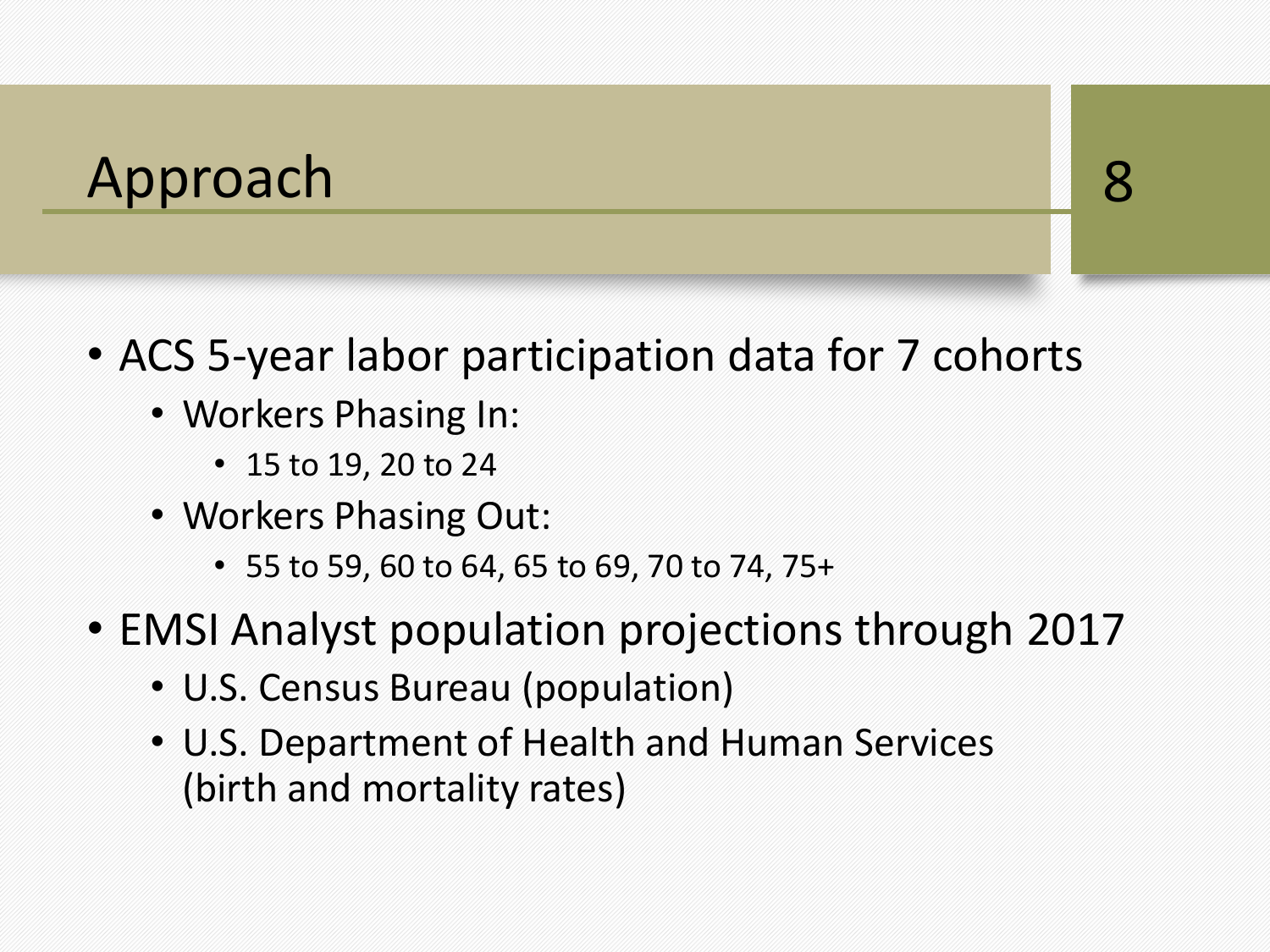#### Approach 9

• Applied ACS labor participation rates to EMSI projected age cohorts

• 2012's 55-59 yr olds are 2017's 60-64 year olds

|                | 2012   | 2017<br>Population Population | 2012 LF | 2017 LF | Change (Using)<br>EMSI base) |
|----------------|--------|-------------------------------|---------|---------|------------------------------|
| 55 to 59 years | 11,934 |                               | 7,753   |         |                              |
| 60 to 64 years | 10,885 | 12,471                        | 4,348   | 4,982   | $-2,771$                     |
| 65 to 69 years | 9,221  | 11,349                        | 2,055   | 2,529   | $-1,819$                     |
| 70 to 74 years | 6,489  | 8,727                         | 413     | 555     | $-1,500$                     |
| $75+$          | 11,122 | 12,507                        | 566     | 636     | 224                          |
| Total          | 49,651 | 57,674                        | 15,134  | 8,702   | (6, 433)                     |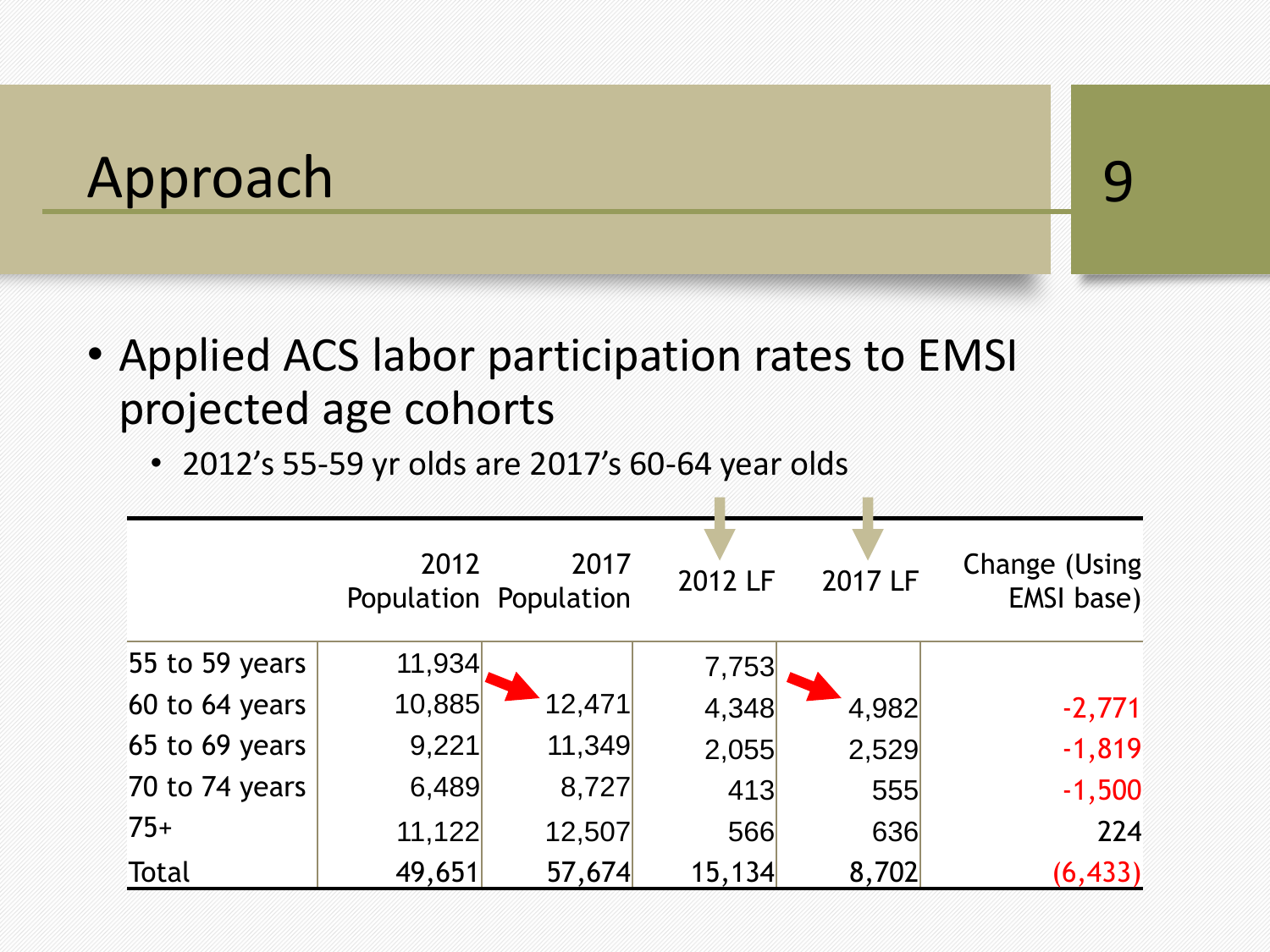### Findings 10

#### **We already knew:**

- Manufacturing is projected to add net of +600 jobs by 2017
- There will be about 1,400 manufacturing job openings, 2012-2017
- All employment is projected to grow by 6%
	- Manufacturing will have to compete for workers with other industries – can't just shuffle workers

#### **Not convincing enough**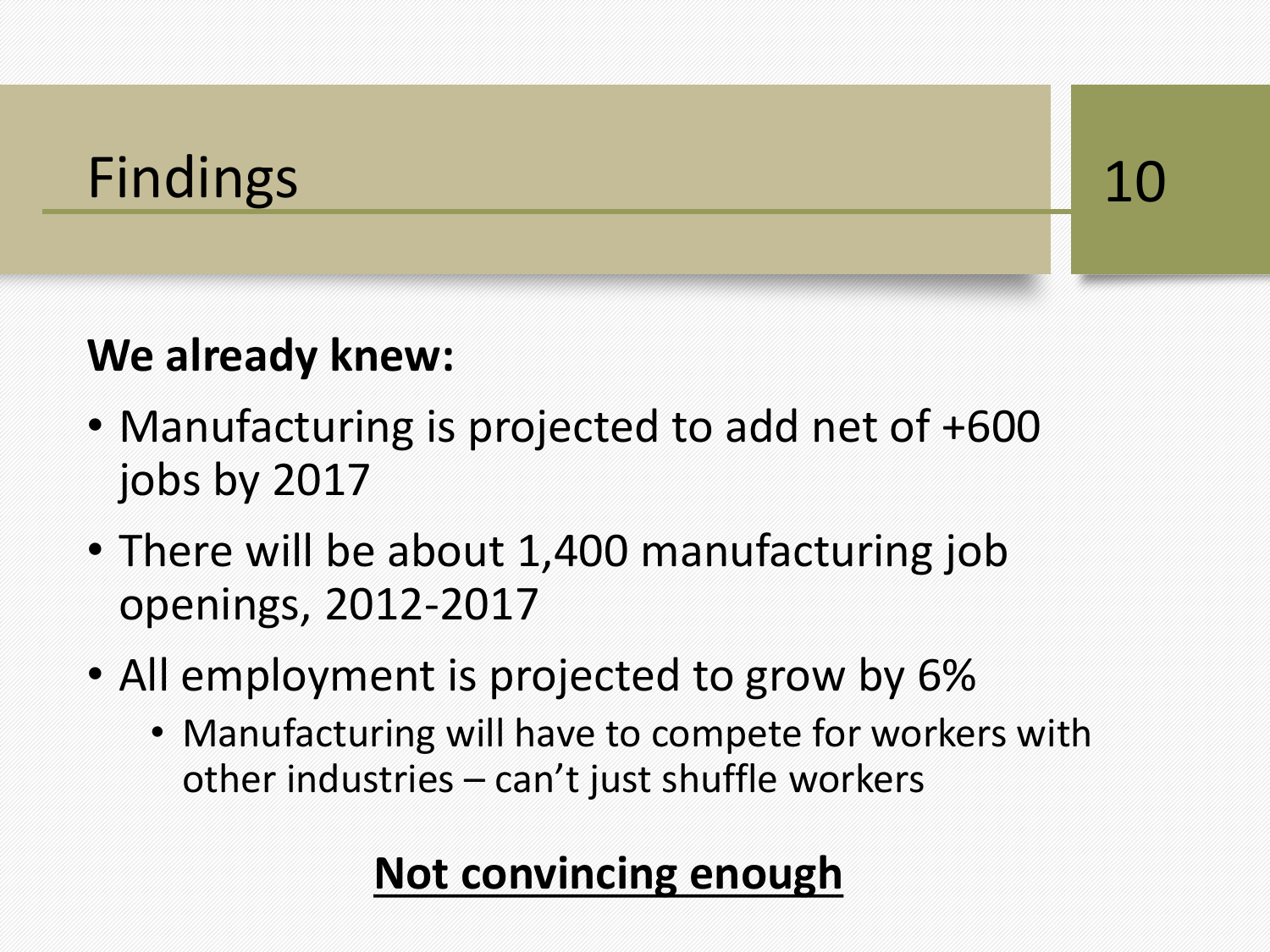### Findings 11

#### **We found, by 2017:**

- All else equal, 3,900 individuals age 15-24 are projected to enter the labor force
- 6,400 workers 55 and older are projected to phase out of the labor force

**Net shortage of 2,500 workers across all industries before factoring in job growth, openings and competition with other industries**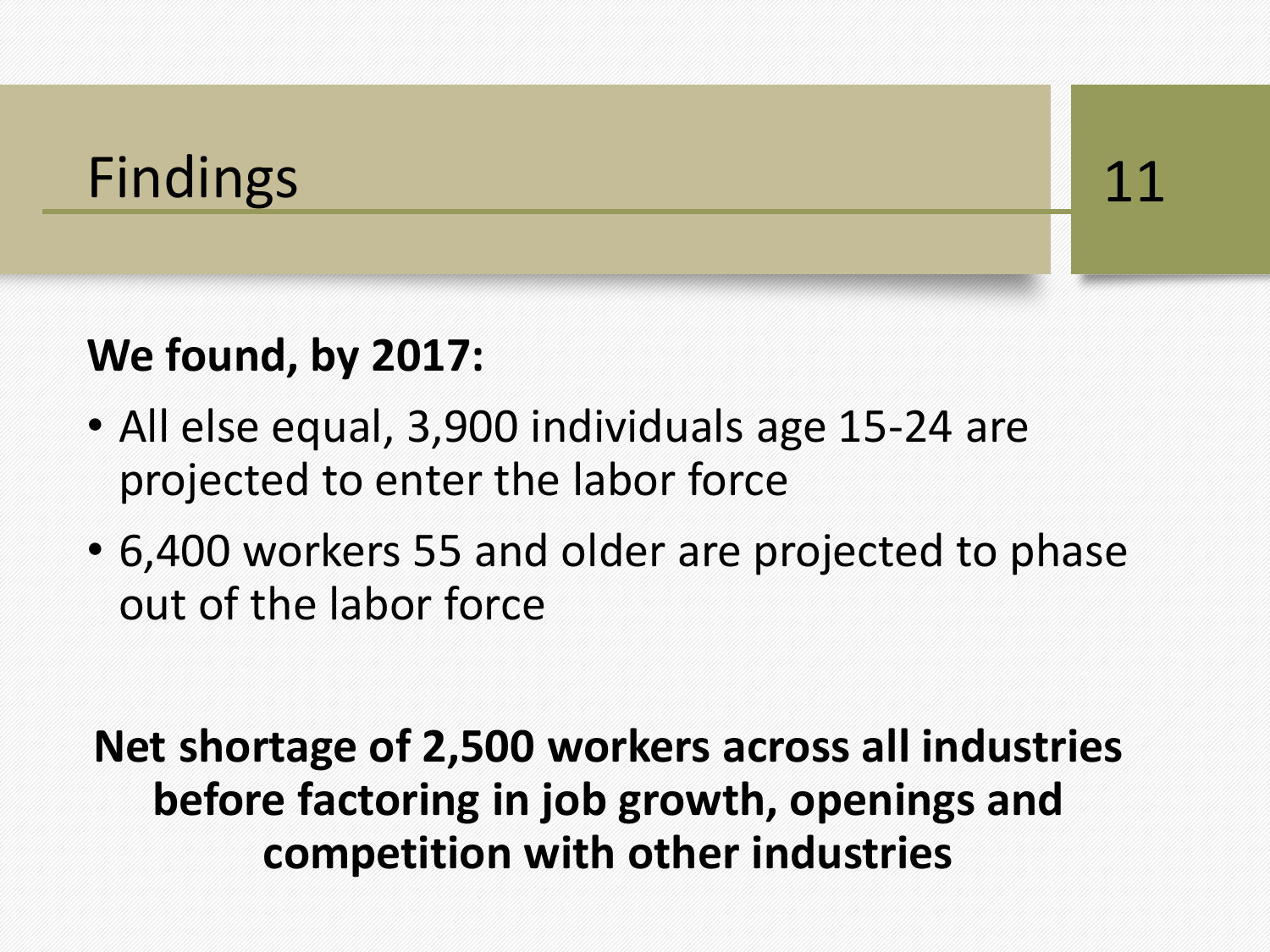### Strengths of Analysis 12

- No one else was looking at this
- Speaks directly to employer pain points
- Not reliant upon employer guesswork and assumptions
- Predictive, but grounded in real habits from Great Recession
- Combined with other research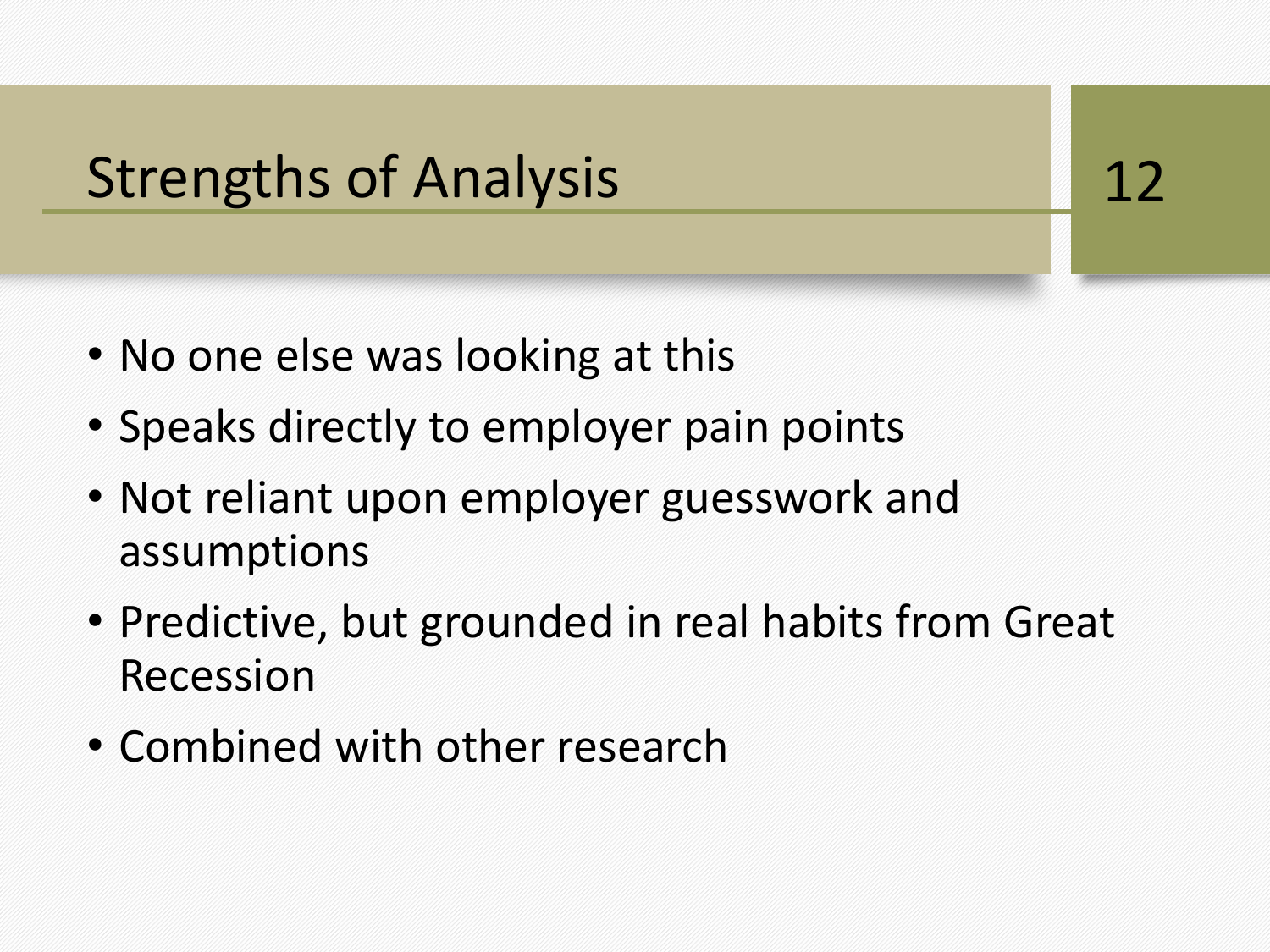#### Limitations of Analysis **13**

- Cannot hone in on individual industries *what is the direct impact on manufacturing?*
- Does not account for changes in middle-aged population
- Does not account for margins of error in ACS data
- Irrelevant if there are more major economic shifts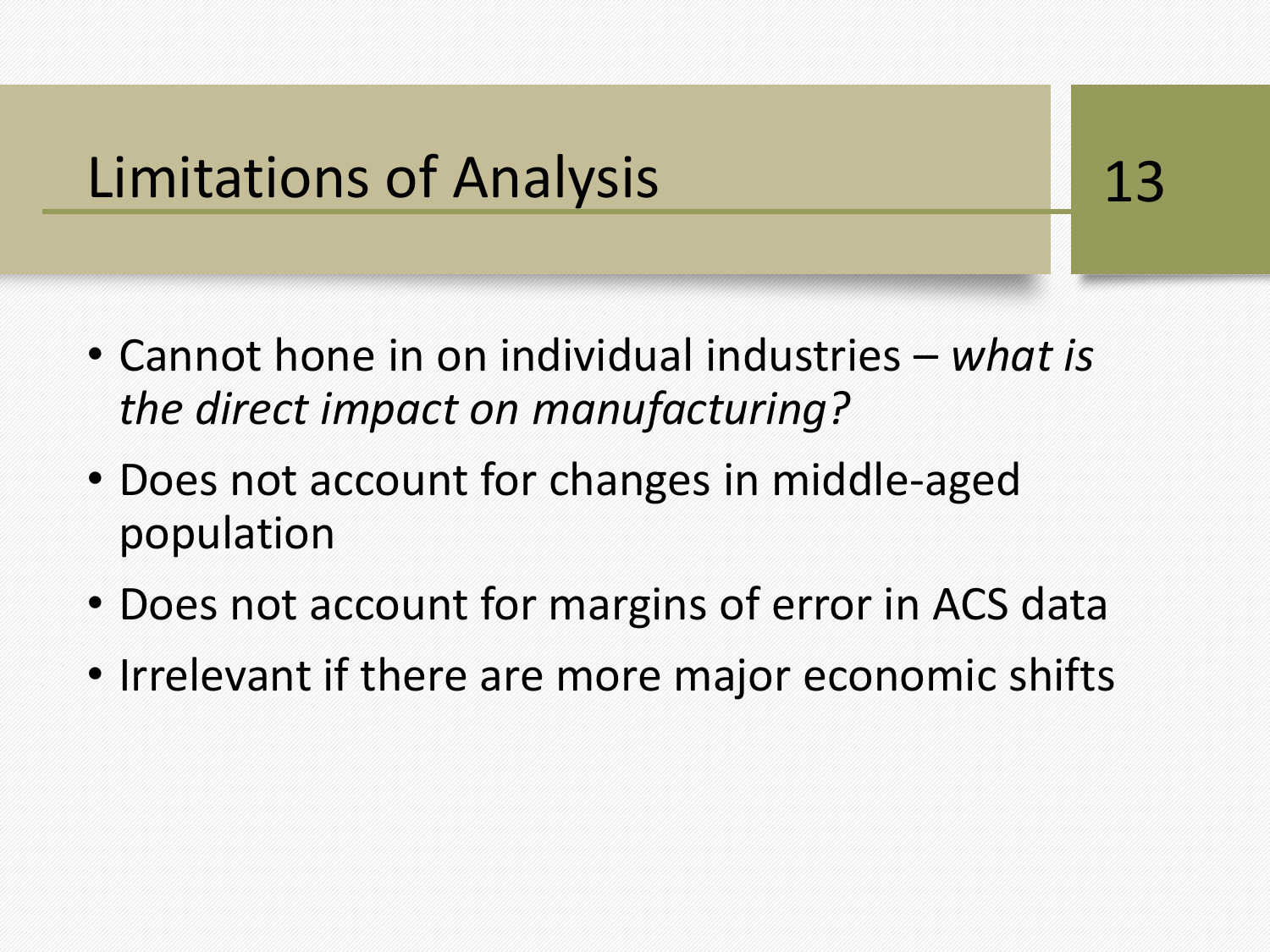#### Results 14

- Convinced previously skeptical employers
- Made a case for immediate need for change:
	- Succession planning
	- Workforce pipeline development
	- Employee retention strategies
- Employer participation in manufacturing workforce summit
- Ongoing cross-sector participation in initiatives to implement change